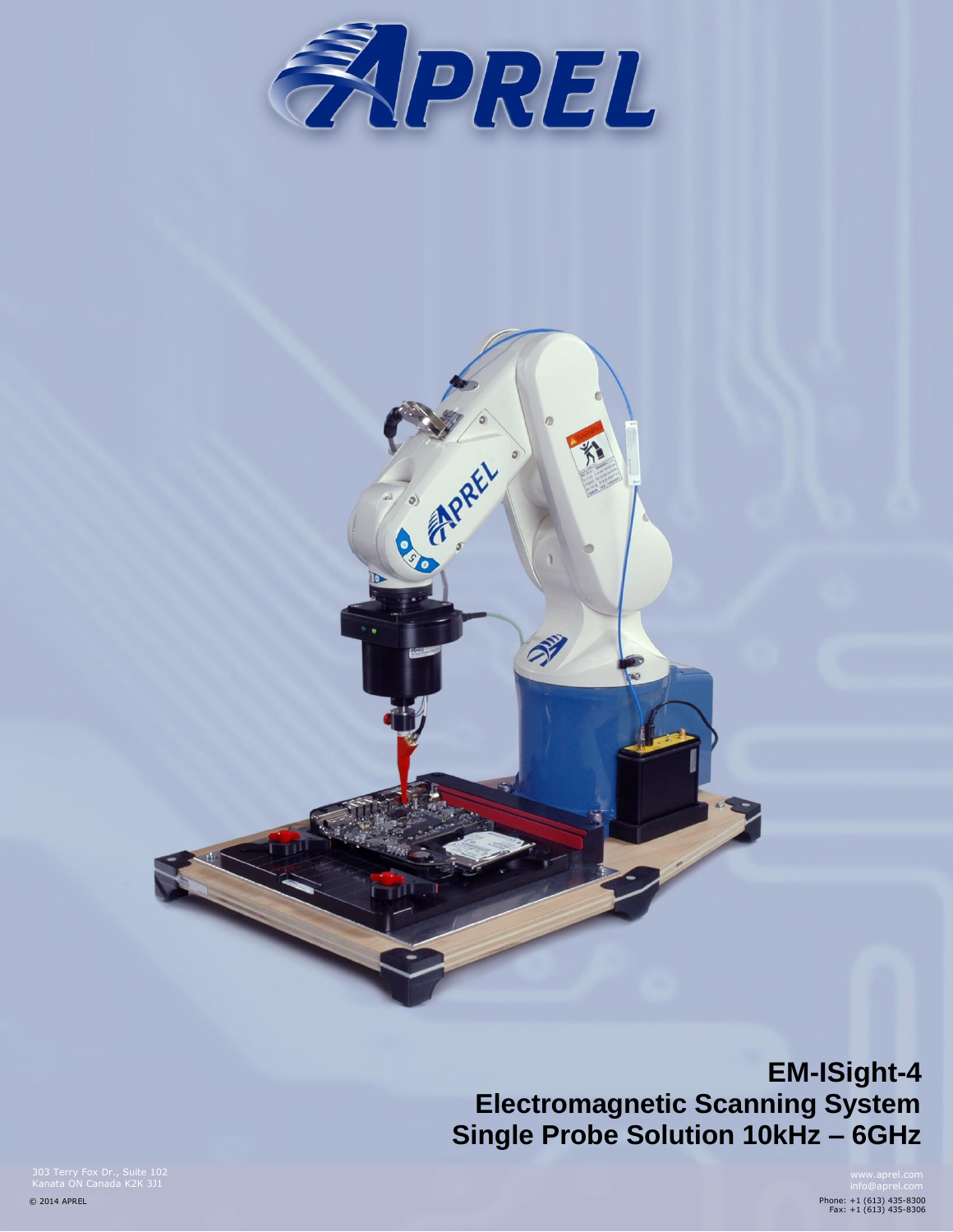

EM-ISight is the first fully flexible EMI/EMC measurement system built on 5 or 6 axis articulated robots designed to support multiple applications and industries including networking, automotive, integrated circuits, aviation, military, and consumer products. Used as a compliance system for IEC-61967-1-6 or a pre-compliance / development tool, the abundance of features meet most requirements for research, design and analytical needs. Custom applications can be developed by the user for EM-ISight allowing for a complete customized test platform. The footprint of the system means that it can be introduced to most measurement environments with multiple frequency range and robot sizes to choose from. The system can be housed in the optional mobile shield, and has an assessed noise floor (sensitivity) of below -139 dBm\* when used with high end spectrum analyzers.

EM-ISight is an affordable and easy to use system with great return on investment when using the Far Field Approximation (FFA) module. It is a true alternative to costly pre-compliance EMC chambers which have

high maintenance costs and use significant floor space. Integration of high end Low Noise Amplifiers at the core of the transmission line yield low insertion loss and high unwanted field rejection of better than 25dBm. Easy setup for measurement profiles (less than 60 seconds) using the optional camera and touch detection allow complex topologies of a PCB to be taught in real time.

Integration of 6 axis robots allows for measurements in traditional Cartesian or advanced Horizontal plains. Users can utilize a measurement frequency span of 10 kHz to 6 GHz using our proprietary single probe solution.

## **Applicable Standards**

IEC-61967-1-6 VCCI/CISPR 22/FCC Pt 15/22 EN55022 CISPR 12/FCC Pt 18/EN55011/ EN60555/VDE0871 EN55024/EN6100-6-4/GR-1089-CORE ITU-T/ETS300/ IEC-6100-3

## **Supported Spectrum Analyzers**

**Tektronix** Keysight/Agilent Anritsu Rhode and Schwartz \*@1600MHz

# **Applications**

Integrated Circuit/Printed Circuit Board Wireless modules De-Sense testing (receiver circuits) Medical devices Automotive and aviation Electronic device emissions Pre-Compliance testing (emissions/susceptibility) Quality control/audit Consumer products cell phone/computer devices Susceptibility / ESD



**NOTE: Signal generator, spectrum analyzer is customer supplied.**

**Some applications require additional upgrades from a standard package spectrum analyzer; please confirm spectrum analyzer compatibility with APREL.**

www.aprel.com info@aprel.com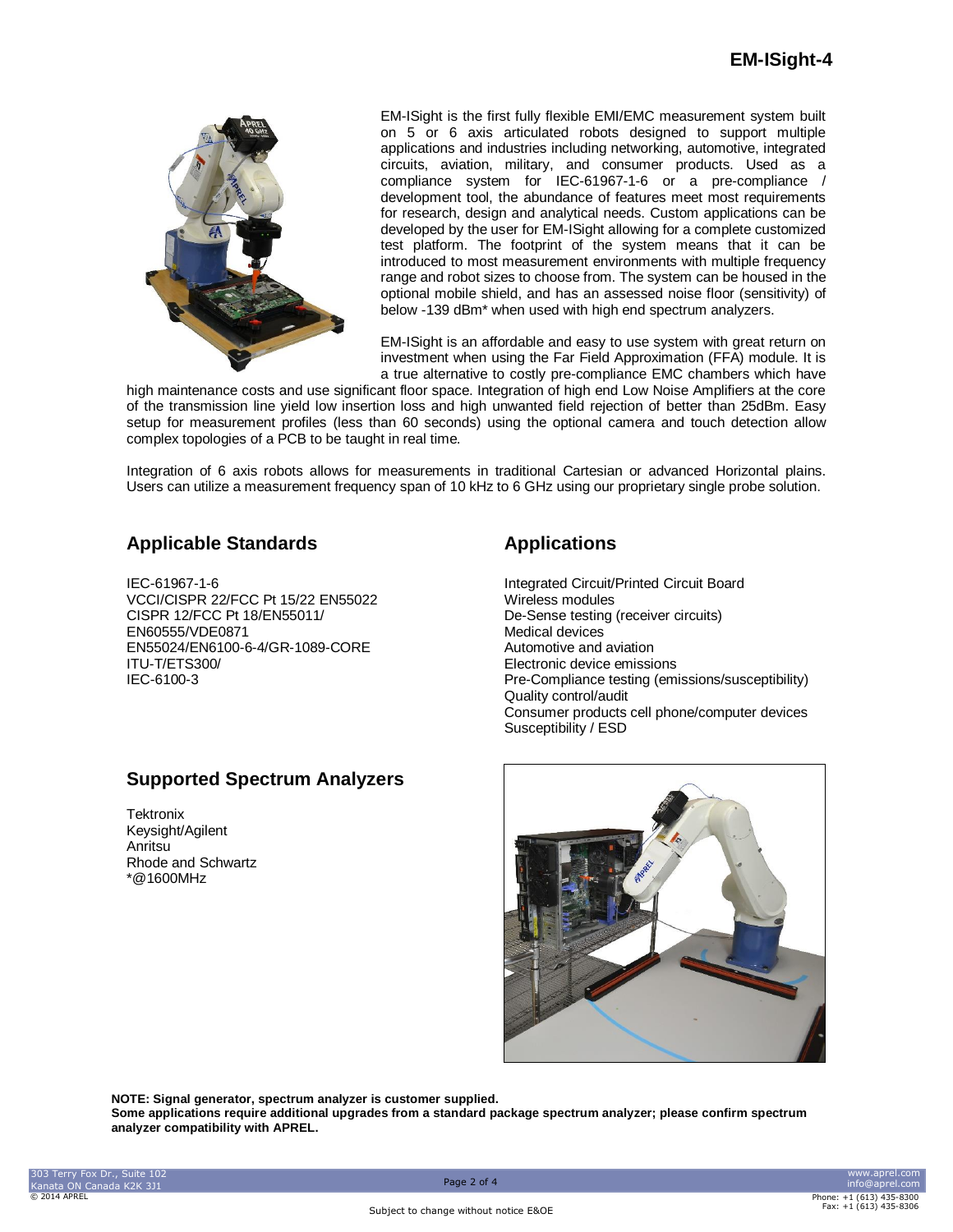



### **FFA Tiled Volumes with 4D Plot with Interpolated Hotspot Markers Grid and 3D Hotspot Marker**

## **System Highlights**

- Single probe solution from 10kHz to 6GHz
- X/Y/Z scan areas of 300/600/1,000 mm dependent on system
- High resolution scan (>0.02mm)
- Coarse scan with dynamic peak search function
- Real-time topology analysis using dynamic touch detection
- Z height distance from 0.05mm up to 300/600/1,000mm dependent on system
- 4D Measurements of DUT by integrating X/Y/Z & Phi
- Field distribution presented in 2D, 3D or 4D plotting with quick snap image processing @ 2.2µm
- Source direction plots (vector)
- Customizable reports based on user requirements automatically exported to MS Word
- Delta plot measurement function (compare before/after measurements)
- Frequency distribution plots based on span and trace with added limit lines
- AVI export function for real-time visualization of field and frequency distribution
- Advanced measurement functions, single point analysis, quick check, free move and point delta
- Micro Strip Line 10kHz to 6GHz
- Quick scan setup using Optional robot mounted vision camera with 2.2µm pixel size and auto zoom

## **Standard System Configuration**

- Single probe solution for measurements from 10kHz to 6GHz
- Low Noise Amplifier 10kHz 6GHz
- Calibrated H-Field antenna probe to ISO/IEC-17025 standards to IEC-61967-1-6
- Software platform with 1 year fully comprehensive support and feature updates
- Software supports user defined parametric settings, user defined pass/fail graphing, and graphical measurement data for statistical readout full 3/4D graphic package for visualization and manipulation of measured fields, storage and retrieval of measurement results
- Automated precision antenna probe movement using DENSO robotics
- Remote access to measurement database
- Dynamic process control
- Z-Axis surface detection system
- Collision detection system
- Device Positioning fixture

## **Optional Accessories/Software**

Measurement software and probe upgrade to 20/ 40GHz Mobile Shield for isolation of ambient sources (-145dBm >700MHz) E-Field Antenna Probe Dual Stage Low Noise Amplifiers DC to 6 GHz FFA Far Field Approximation Software USA Ubiquitous Server Application Robot mounted vision camera with 2.2µm pixel size and auto zoom ESD/Susceptibility Test Suite (available winter 2015)



**Custom mobile shields available for purchase with EM-ISight Systems**

www.aprel.com info@aprel.com